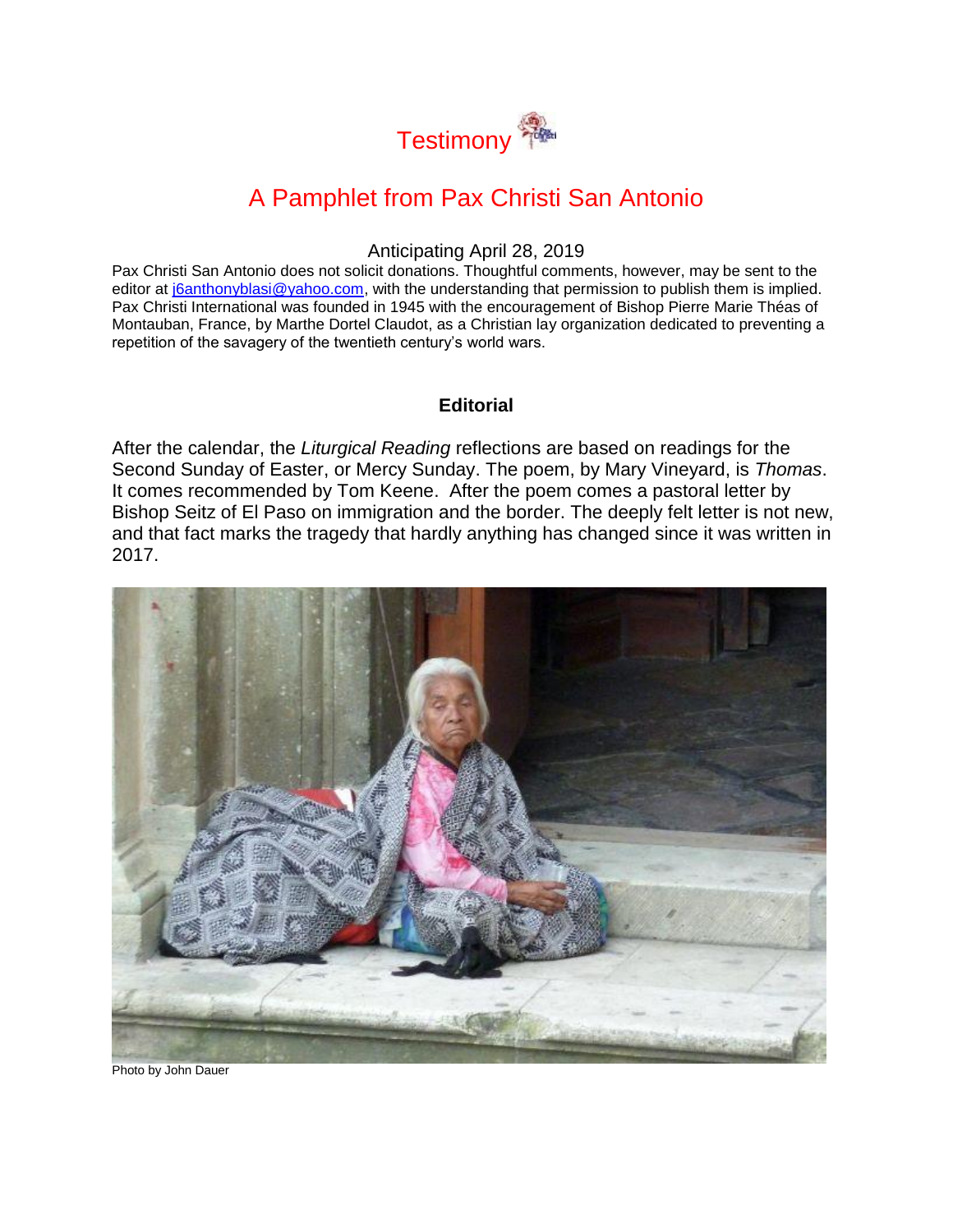# **Calendar**

### **In Austin**

Thursday April 25, 6:30pm-Friday April 26, 4:00pm, Women in Charge at Church: Reimaging Authority and Power. Presenters: Cynthia Rigby, Jacqueline Lapsley, Bridgett Green, and Beverly Gaventa. \$100.00, includes meals. Westminster Presbyterian Church, 3208 Exposition Blvd. Information and registration: [https://www.ptsem.edu/events/women-in-charge-at-church-reimagining-authority-and](https://www.ptsem.edu/events/women-in-charge-at-church-reimagining-authority-and-power)[power.](https://www.ptsem.edu/events/women-in-charge-at-church-reimagining-authority-and-power)

Tuesday April 30, 12:00pm-1:00pm, discussion: What is the Future of Speculative Journalism? (re nyti.ms/2MBsDRv). Fleck Hall 305, St. Edward's University, 3001 S. Congress. Information and parking: [https://www.stedwards.edu/contact-us/main](https://www.stedwards.edu/contact-us/main-campus-united-states)[campus-united-states.](https://www.stedwards.edu/contact-us/main-campus-united-states)

### **In Dallas**

Friday April 26, 8:00am-4:00pm, Paving the Way to Inclusion: Race, Place, & Schooling for Educational Equity. George W Bush Institute, SMU Campus, 2943 SMU Blvd.

### **In El Paso**

Fridays, 12:00pm-1:00pm, Pax Christi joins Border Peace Presence in front of the Federal Courthouse (corner of Campbell and San Antonio).

Wednesday April 24, 12:00pm-1:00pm, death penalty vigil, in front of El Paso Courthouse.

### **In Houston**

Wednesday April 24, 1:00pm, Cleve V. Tinsley IV (Rice U. doctoral candidate, dept. of religion), Makin Black Lives Matter: Race and Religion in Contemporary Struggles for African-American Identity (thesis defense). Humanities building 226. Information: graduate@rice.edu

Friday April 26, 8:00pm, Asma T. Uddin (U.C.L.A.), "When Islam Isn't a Religion." River Oaks Islamic Center, 3110 Eastside St. Information: [tolerance@rice.edu.](mailto:tolerance@rice.edu)

Sunday April 28, 9:30 Earth Care Congregations Certification. St. Philip Presbyterian Church 201, 4807 San Felipe.

Saturday May 4, 7:00pm, documentary "Imprisoning a Generation." Follows four young Palestinians imprisoned under Israeli military occupation. Dir. Zelda Edmunds will answer questions after the screening. Rice Media Center auditorium room 100. Information: 713-348-4853 or 713-348-4882.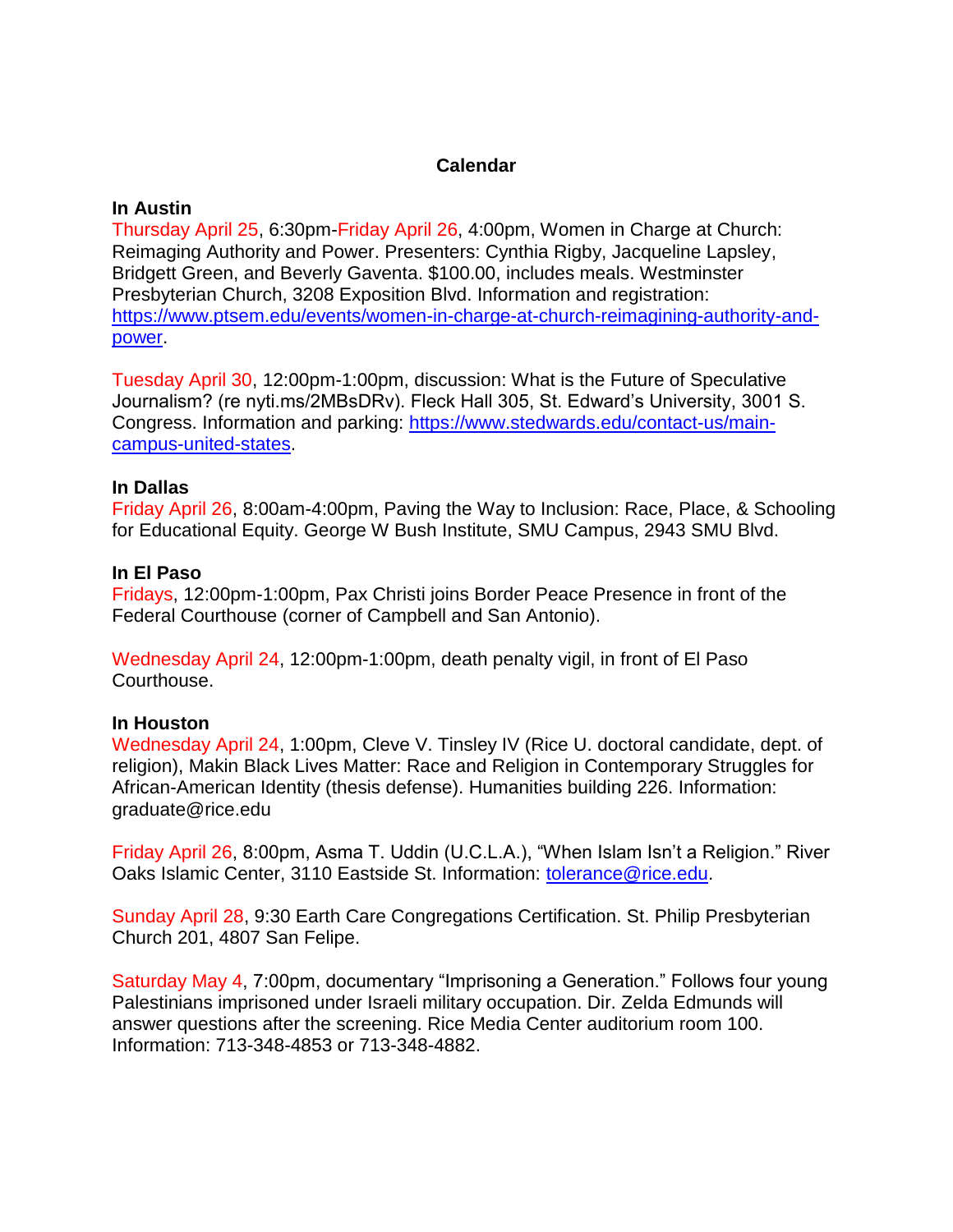Sunday May 5, 9:30am, Walker Fair (Texas Solar outfitters), "Solar Power: Green is the new black." St. Philip Presbyterian Church 201, 4807 San Felipe.

#### **In San Antonio**

Wednesday April 24, 12:00pm-1:00pm, death penalty vigil, across Dolorosa St. from County Justice Center.

Wednesday April 24, 6:00pm-8:00pm, panel, "Immigrant Justice is Racial Justice." Laura Cortes (Mexican Consulate), Selene M. Gomez (SA Stands), Guilermo Hernandez (attorney), Mary Grace Ketner (Interfaith Welcome Committee), Einas Albadri (RAICES), Martha Lopez (YWCA), and Enrique Romero Moreno, moderator. YWCA, 503 Castroville Road. Information: 210-433-9922. Register at www.eventbrite.com/e/stand-against-racism-2019-tickets-598016373037.

Thursday April 25, 6:00pm-8:00pm, Anecdotally Yours. Ten story tellers with a bystander story concerning sexual violence. Main Exhibition Room, 1<sup>st</sup> floor, Central Library, 600 Soledad.

Tuesday April 30, 6:00pm (doors open), 6:30pm (program begins). Roger Enriques (UTSA), "A Nation of Immigrants: The Past, Preent and Future of Immigration Law." Casa Hernan, 411 E. Cevalles St. Information: [edda.wallace@utsa.edu,](mailto:edda.wallace@utsa.edu) 210-458-5110.

Saturday May 11, 8:30am-4:00pm, Social Justice Teaching 101 (for K through 12 teachers). Free, but register at https//bit.ly.tmipl. TMI, The Episcopal Academy, 20955 W. Tejas Trail.

# **Saturday June 1, 10:00am, Pax Christi San Antonio meeting. Residence of Tom Wakely, 16406 Ledge Point St.**

Monday June 10, 4:00pm-Wednesday June 12, 8:30pm, Daniel P. Horan, ofm; Alana Levandoski, David Haas, Meg Hunter-Kilmer, and Ron Rolheiser, omi, Summer Institute 2019: Fear and Faith. Examines fear as a factor in stoking hatred. \$75-\$290. Whitley Theological Center, Oblate School of Theology. Lodging available in Oblate Renewal Center. Information: Noemy Colon, [ncolon@ost.edu,](mailto:ncolon@ost.edu) or 210-341-1366, ext. 212.

### **Second Reading** (Revelation 1:9-11a, 12-13, 17-19)

The second reading is from a work that is stuck in the back of most Bibles, often under the title *Revelation of John*. The actual title in Greek translates as *Revelation from Jesus, Messiah*. It was authored by an otherwise unknown prophet named John (not to be confused with John son of Zebedee, with the author of the Letters of John, or the source of much of the material in the Fourth gospel; it dates from the reign of Emperor Domitian (81-96 CE). The book has long been controversial, in part because much of it is written in the apocalyptic genre, something resembling our modern science fiction.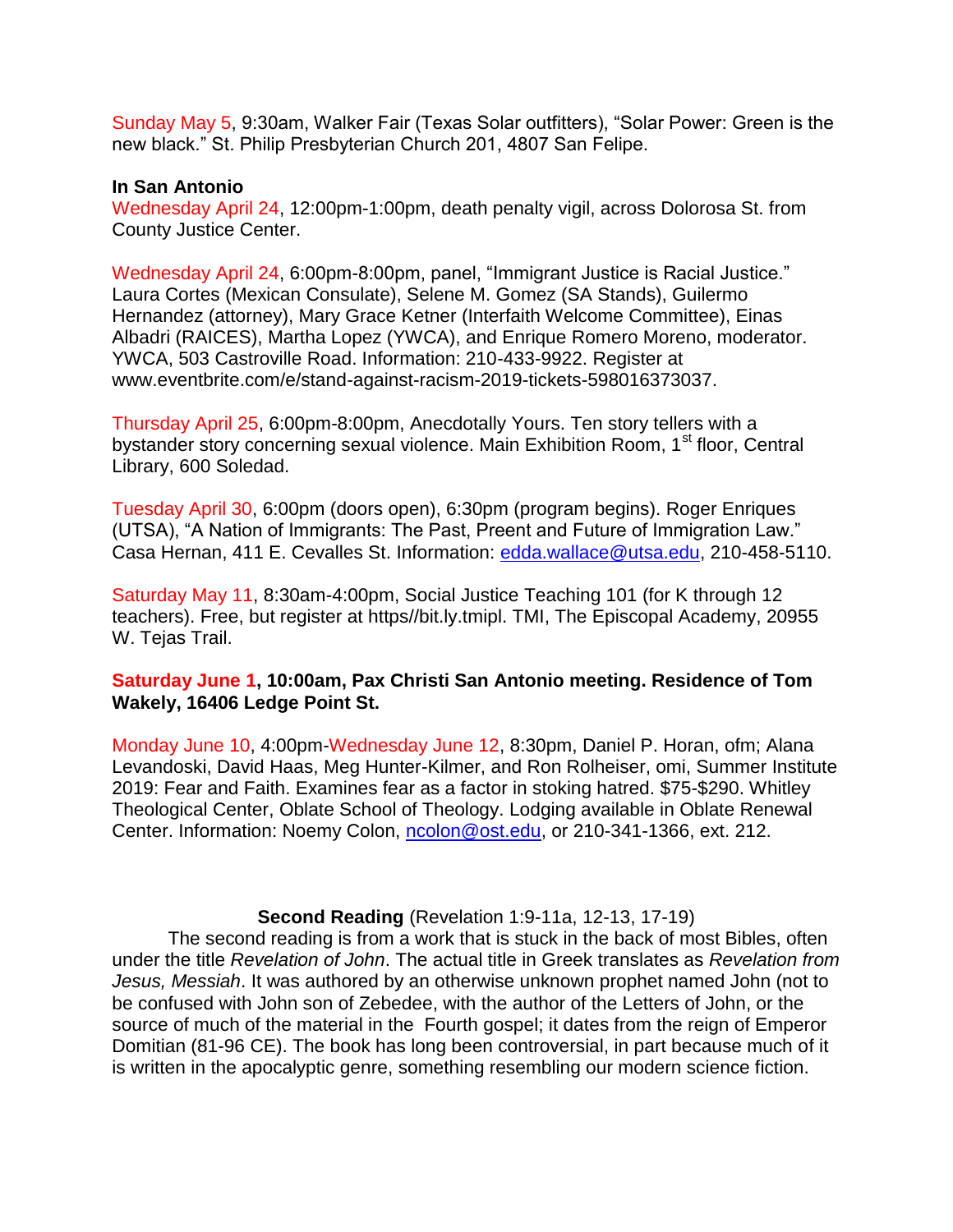Fundamentalists read the apocalyptic imagery as if it contained literal and inerrant predictions about the end times.

Actually, there are two distinct parts of the *Revelation from Jesus, Messiah*—the first a series of letters to local churches in what is now Turkey, and the second consisting of apocalyptic railings against the evil Roman imperial government along with contrasting images of heavenly peace. Today's reading comes from the beginning of the first part. The author recites his experience of having a vision some time in the past when he was on the island of Patmos, where he gained the inspiration to write letters to seven local Christian congregations. The vision reaches a point at which one "like a son of humanity" says, "Fear not. I am the first and the last, and the living one; I also became dead, and behold I am living for ever and ever…."

### **Third Reading** (Johannine Gospel 19:19-31)

"Doubting Thomas"—How many homilies have criticized doubt! Thomas wanted to *see* Jesus, even touch him, and he not only wanted to touch him, but to touch the *wounded* Jesus. Is that really something one should criticize?

The Johannine tradition itself does not seem to be so critical of relying on actually seeing for oneself. After a soldier stabbed the side of Jesus' corpse on the cross, that gospel says, "And he who watched has given witness, and his testimony is true, and he knows what he is saying is true, so that you too may believe" (John 19.35).

Thomas saw, so that whoever would hear his testimony would believe. Moreover, he wanted to verify the wounds. It was not merely a matter of an intellectual assent, but also having empathy for suffering. Thomas was refusing to merely believe; he wanted to be moved.

While living in Toronto, I made the acquaintance of an Estonian immigrant to Canada. In his youth he harbored hate and anger toward the Soviet Russians, who had deprived his homeland of its liberty. He joined a resistance group, aided by the Nazi Germans who had invaded the Soviet Union. But then he saw a convent of Catholic sisters caring for wounded combatants from both sides of the conflict. They touched the wounds, and touched his heart. He converted to Catholicism and eventually became a Catholic priest and scripture scholar.

Intellectual assent stands in contrast to skepticism, but it actually depends on skepticism because the process of overcoming the questions and objections posed from a skeptical standpoint results in really knowing about what one assents to. Faith, which encompasses more than intellectual assent, stands in contrast to doubt. Faith depends on doubt; indeed faith consists as much of doubt as it consists of assent. It is a disposition based on seeing and being moved, not on a facile yeah-saying.

So doubt, Thomas, and be believing. Come and go when others hide behind locked doors, and then seek to know.

© 2016 Anthony J. Blasi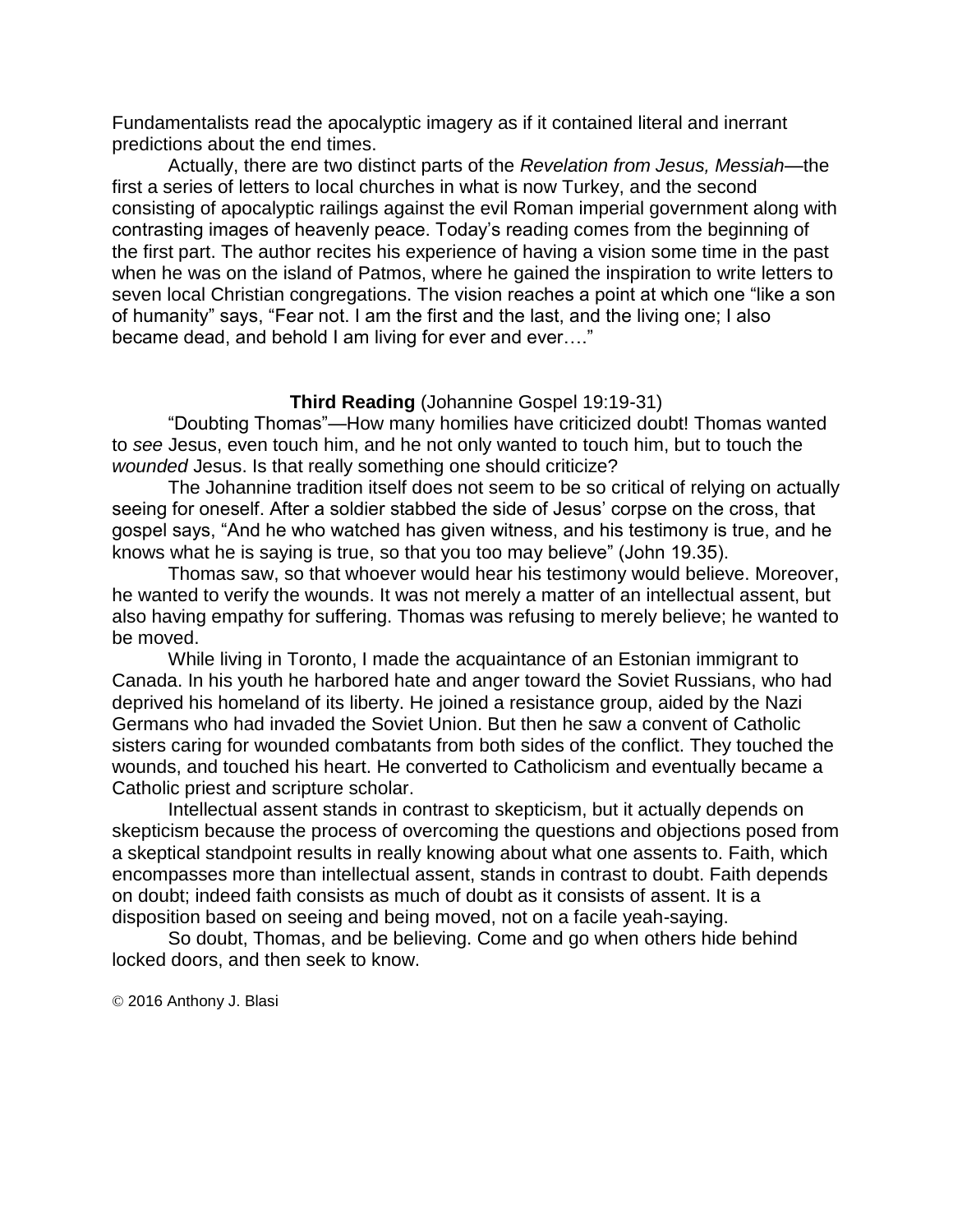### **Poem**

*Thomas*

"Touch my wound," you say. Trembling with dread, I stretch out my hand. I fall inside you, and universes open to me. I see that your wound is my own, is everyone's and it is limitless. Yet you wrap yourself around it so tenderly. You become the shore of that restless ocean. I am too small to understand, but I say, "My Lord, my God." I am weeping in relief. That is all the faith I have, and all I need.

Mary Vinyard Lubec, Maine Printed in *National Catholic Reporter*

# **SORROW AND MOURNING FLEE AWAY Pastoral Letter on Migration to the People of God in the Diocese of El Paso** Mark Joseph Seitz Bishop of El Paso July 18, 2017

*The burning sands will become pools, and the thirsty ground, springs of water ... And the ransomed of the LORD shall enter Zion singing, crowned with everlasting joy. They meet with joy and gladness ... sorrow and mourning flee away. (Isaiah 35: 7, 10)*

# **INTRODUCTION**

Four years ago, I came to the Chihuahuan Desert to take up the responsibility given to me by Pope Francis to steward the Church of God in El Paso. I came as a migrant to a community of migrants. Since then, I have seen your works, your faith, your charity and your endurance. I have shared in your challenges: the difficulties of raising a family today, anxieties about the future that tempt our young people, and the loneliness that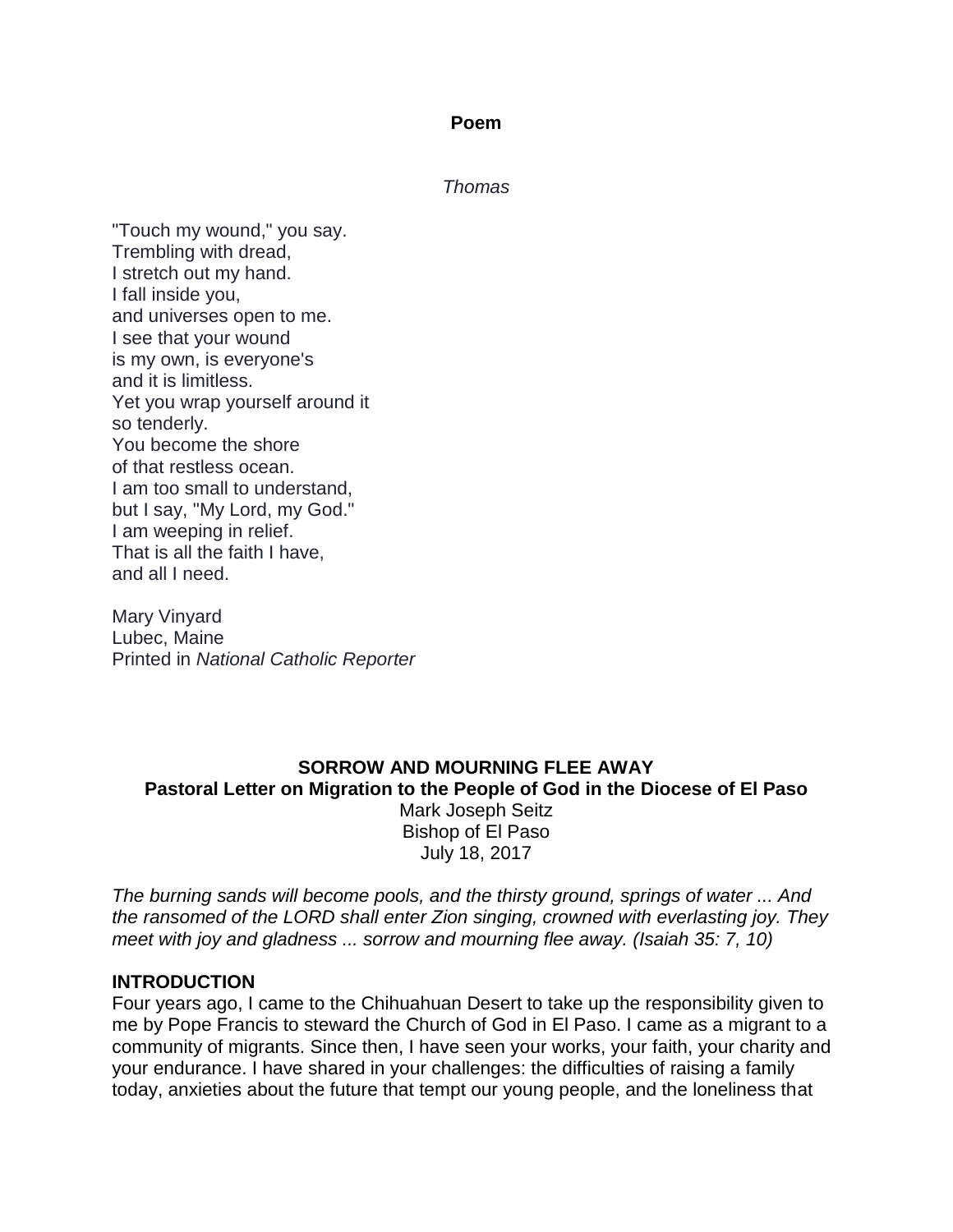burdens the old. Even in the midst of these struggles, with the burning sands and thirsty ground of summer, in the faith of the people of El Paso I have seen sorrow and mourning flee.

2.The Lord hears the cry of the poor (cf. Ps. 34: 7). Since Jesus announced Good News to the poor, our Church has been called to stand with the suffering. The Church must illuminate the challenges of the moment with the light of the Gospel, pointing out what reflects the Kingdom of God and what does not. As I write this letter to you, we are living in trying times as a country and migrants are living through a dark night of fear and uncertainty. Our border community knows the reality of a broken immigration system. As your pastor, I cannot ignore the stumbling block of a system that causes so much suffering among God's people. Misguided policies and walls are widening the divide between us and our sister city of Ciudad Juárez, deportations are separating parents from children, and harsh political rhetoric is causing fear in our parishes and neighbor-hoods. It is with this in mind that I feel it important to write to you now.

3.Our broken system of immigration is a wound on this border community. It is a scandal to the Body of Christ in El Paso. As Christians, our mission is to announce the Kingdom in the midst of a world "which often goes astray and needs to be encouraged, given hope and strengthened on the way."<sup>1</sup> As God's people here on the border, we are called to transform this desert, making refreshing pools of the burning sands of injustice and quenching the thirst of the oppressed. In this letter to you, the People of God in El Paso, I invite you to consider the challenges of a system which is breaking apart our community and to reflect upon how God is asking us to respond. In bold and specific ways, I wish to grow in our commitment to charity and justice on our border and towards our migrant brothers and sisters.

### **NAMING OUR REALITY**

 $\overline{\phantom{a}}$ 

### **Our Unique Border Identity**

4. God has richly blessed our border community. We reject narratives that paint our border as a place of chaos, violence and mayhem. As a community deeply shaped by the reality of migration, we celebrate our strengths and unique identity, as well as its safety and security, even when others would belittle the contribution of migrants and falsely portray the reality of the border. Our border brings together cultures, peoples and countries. We are united in family, fiesta and faith. As one of the largest bi-national border communities in the world, migration is a part of our DNA. The vast majority here have strong ties across the border in Mexico, particularly in Ciudad Juárez. With our brothers and sisters across the bridge, we speak the same language. We wake up each morning to the same beautiful mountains, we dance to the rhythm of mariachis, and we share burritos and champurrado. With San Juan Diego, we stand together under the mantle of Our Lady of Guadalupe.

5. Providence has blessed the peoples, lands and mountains of the Chihuahuan Desert, a place of constant migration. Our desert has been home to indigenous communities, like the Ysleta del Sur Pueblo, or Tigua, since time immemorial. These communities have a long and honorable legacy of trade, self-government and free movement of peoples which has shaped our border region for centuries, although their rights have not always been respected. So as not to repeat the errors of the past, we

<sup>&</sup>lt;sup>1</sup> FRANCIS, Apostolic Exhortation Evangelii Gaudium (24 November 2013),114.1.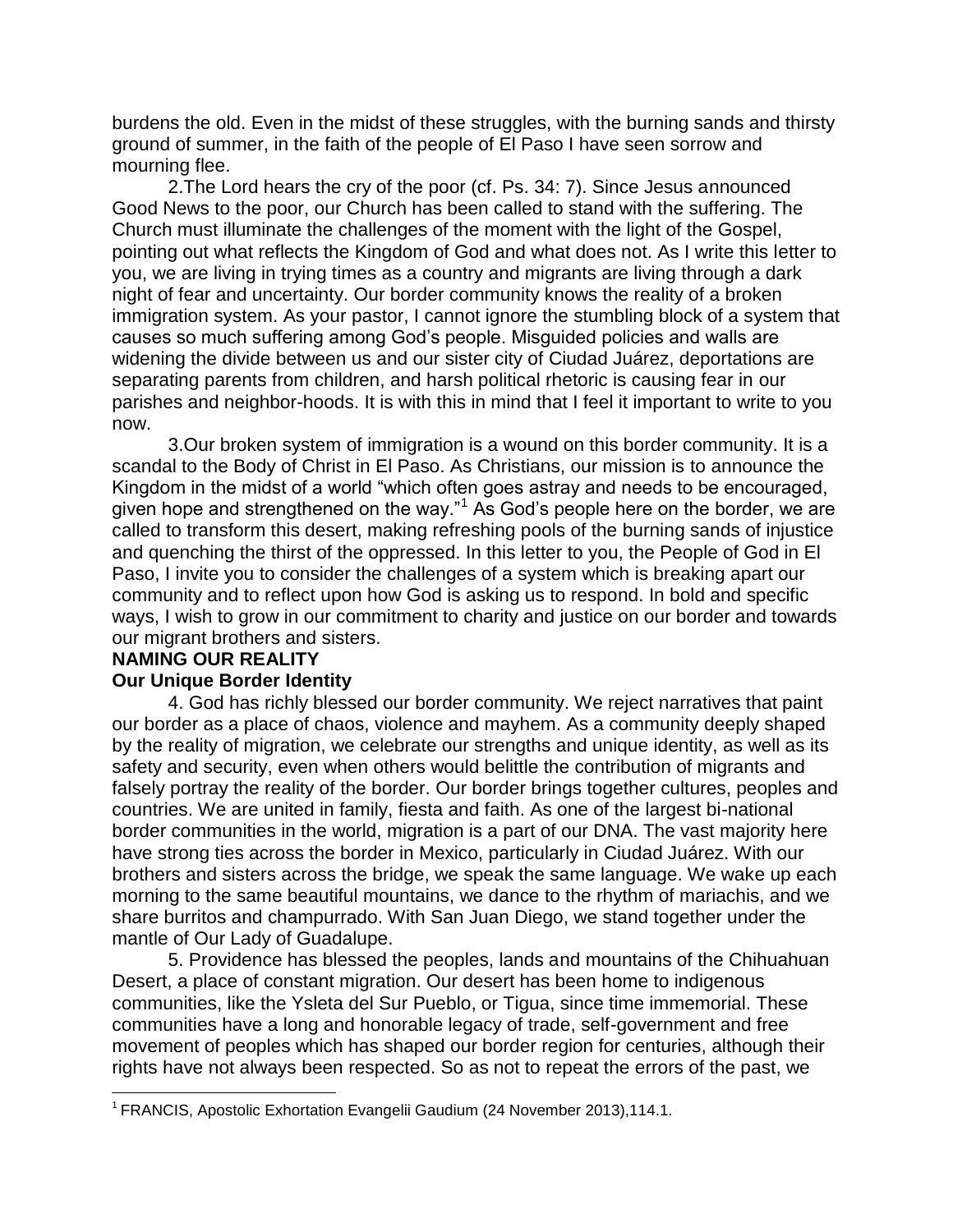should "educate new generations not to turn their back on our 'neighbors' and everything around us."<sup>2</sup> In 1598, before even the first Thanksgiving in New England, a Holy Mass of Thanksgiving was celebrated by Spanish migrants in San Elizario, the first seat of El Paso County. The migrant colonists feasted together with members of the Manso indigenous tribe. Paso del Norte, the one community founded on the banks of the Rio Grande that has become the two cities of El Paso and Ciudad Juárez, grew as an important stop on the Camino Real, connecting Santa Fe with Mexico City. Migrants from the then-Republic of Texas and from United States would soon increase our numbers. Workers from as far away as Ireland and China arrived to build the railroad running through El Paso that would connect the Atlantic and Pacific Oceans. El Pasoans welcomed those fleeing dangers at the time of the Mexican Revolution and during the Cristero War. Many of those living in Ciudad Juárez found safety in our city, including priests, religious and seminarians. In those years the saintly Chihuahuan priest, Pedro de Jesus Maldonado, was ordained in our Cathedral, and was later canonized as one of the Mexican Martyrs.

During the Second World War, braceros came to tend our fields and crops. At the end of the last century, another generation of migrants from Mexico came with hopes for a better future after massive displacements caused by changing trade relations. Many have arrived here from other parts of the country, having come to serve at Fort Bliss and then deciding to stay in our beautiful region, which quickly makes one feel at home. We continue to receive survivors of violence, poverty and persecution from countries around the world that look to us for safety and refuge. New Americans revitalize our community with the values of faith, family and hard work.

6. Even in hardships, reversals and disappointments, the Spirit has been at work in this long history of migrations, moving hearts to hospitality, rewarding hope with opportunities for work, and building harmony in diversity. Our Chihuahuan Desert has been a powerful place of encounter, where a true culture of encuentrohas taken root and allowed flowers of life, culture and faith to bloom even in the driest of sands. The Church's work of evangelization takes place within this great drama, announcing words of blessing, affirming life and pointing to the Kingdom. We are servants on the patient journey towards the civilization of love that the Spirit is preparing for all humanity.

7. As a border community, we have a unique vocation to demonstrate the Christian virtue of hospitality. I am humbled by the charity and initiative of our people in welcoming the stranger. Our diocese is blessed with heroic individuals, families, pastors, religious, parishes and institutions that spend themselves in service to migrants and refugees. For nearly forty years, Annunciation House has welcomed thousands fleeing conflict, hunger and persecution. Parishes and convents have opened their doors in unprecedented ways to those who continue to arrive to our border from Mexico, Central America, Brazil, Cuba, Haiti and so many other countries. Our people advocate for just laws and against the militarization of our border. Our Diocesan Migrant & Refugee Services fulfills a critical community need in providing legal services. The newly arrived learn English in our parish halls, receive food and clothing from parish pantries and despensas, and are accompanied to bus stations and the airport by volunteers. Know Your Rights trainings are offered after Mass and new citizens register to vote for the first time. Volunteers offer words of comfort to those in immigrant

 $\overline{\phantom{a}}$ 

 $2$  FRANCIS, Address to the Joint Session of the United States Congress (2015).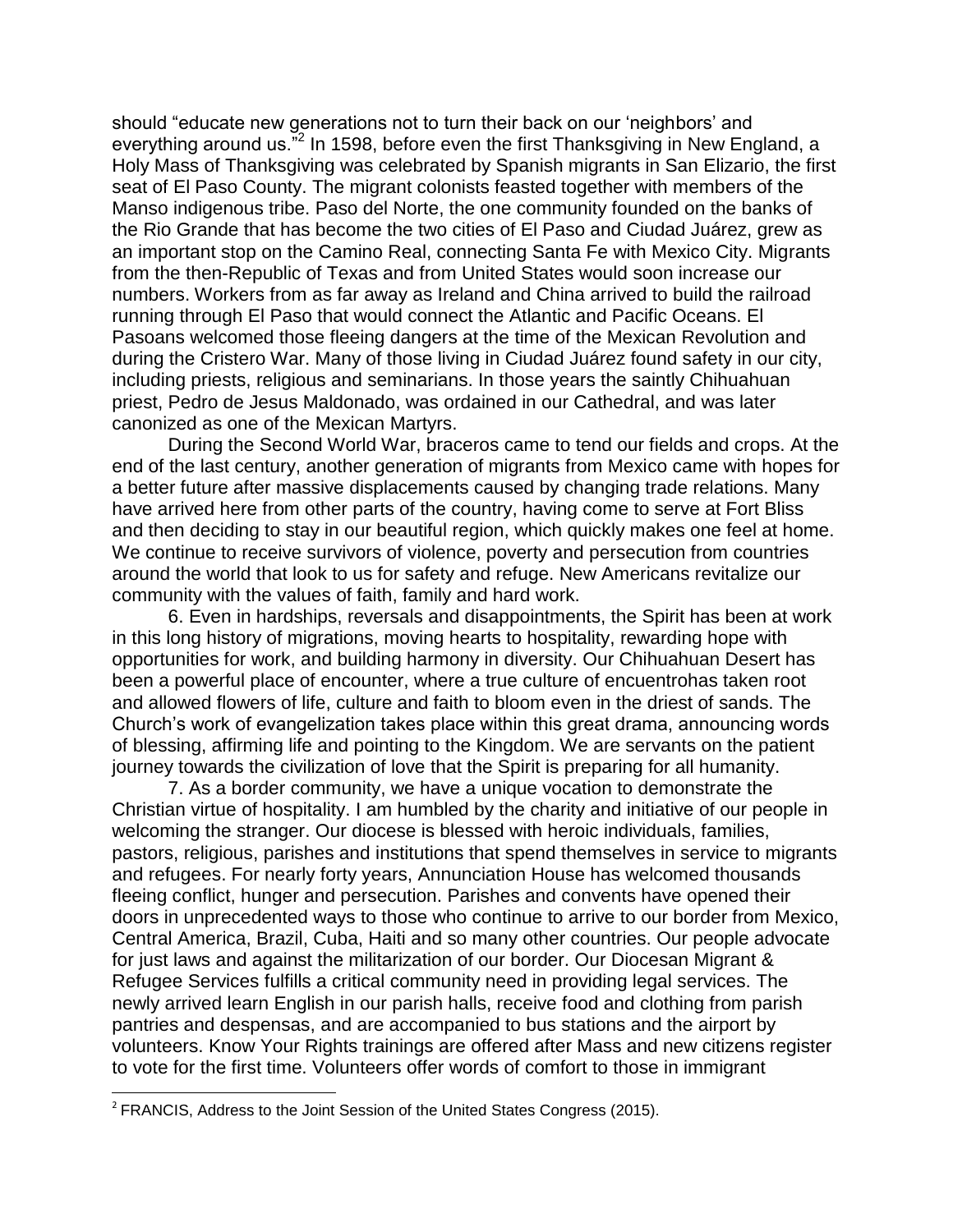detention and parish RICO ministries offer faith formation and celebrate the birthdays and quinceañeras of detained unaccompanied minors. There is no distinction between documented and undocumented when together we receive the Bread of Life in our chapels and churches. In all these works, we see how Christ continues to unite himself to humanity in our time. As your bishop, I have much for which to be grateful.

### **A Broken System of Immigration**

8. Not everyone sees our broken immigration system in the same way. Yet we can all agree that the present system is not functioning adequately. The moral consequences of this system for our brothers and sisters simply cannot be ignored. Pope Francis often says that "realities are more important than ideas".<sup>3</sup> No one can deny the terrible human impacts of a system that divides families, permits some to detain human beings for profit, and compromises our nation's historic commitment to the refugee and asylum seeker. The burning sands of our desert are an unmarked grave for too many migrants who have died attempting to cross. Increased militarization and more walls will only make this journey even more dangerous. Our border community bears disproportionately the burdens of a broken system. I am shepherd of a diocese with multiple immigrant detention centers that hold untold numbers of human beings every night, where anguish multiplies and hope is dimmed. I am pastor of a diocese divided by walls and checkpoints that separate individuals from loved ones. I am bishop of a flock frightened by the flashing lights of police cars in the rearview mirror, who wonder if this family outing or that drive home from work will be the last. I am spiritual father to thousands of Border Patrol and ICE agents, who put their lives on the line to stem the flow of weapons and drugs and those who carry them. Many agents are troubled in conscience by divisive political rhetoric and new edicts coming from Washington, DC. I am a citizen of a community where children worry whether mom or dad will be there when they return from school. In this situation, daily I ask the Lord to give me the right words to console, to denounce injustice and announce redemption.

9. Recently we have witnessed indefensible, hateful words towards our neighbors in Mexico, the demonization of migrants, and destructive language about our border. This year, enforcement actions have escalated and the deportation of those with no criminal record has increased. Distrust has grown between communities and those who enforce our nation's laws. We have seen asylum seekers, even journalists fleeing for their lives, now put into detention as a matter of course. We have heard threats that migrant children might be separated from their mothers at the border. Here in Texas, community policing efforts essential for our safety are threatened by a new law, SB4, which will authorize local officers to serve as immigration agents, raising the spectre of a mass deportation force. Though our Church has been clear about the imperative to solve this perennial problem, our elected leaders have not yet mustered the moral courage to enact ermanent, comprehensive immigration reform. Still migrants are treated, as Pope Francis says, as "pawns on the chessboard of humanity".<sup>4</sup> Their labor and talents are exploited but they are denied the protections of the law and are scapegoated for our social and economic ills.

 $\overline{\phantom{a}}$ 

<sup>&</sup>lt;sup>3</sup> Apostolic Exhortation Evangelii Gaudium (24 November 2013), 231.

 $4$  Message for the World Day of Migrants and Refugees (2014). Message for the World Day of Migrants and Refugees (2014).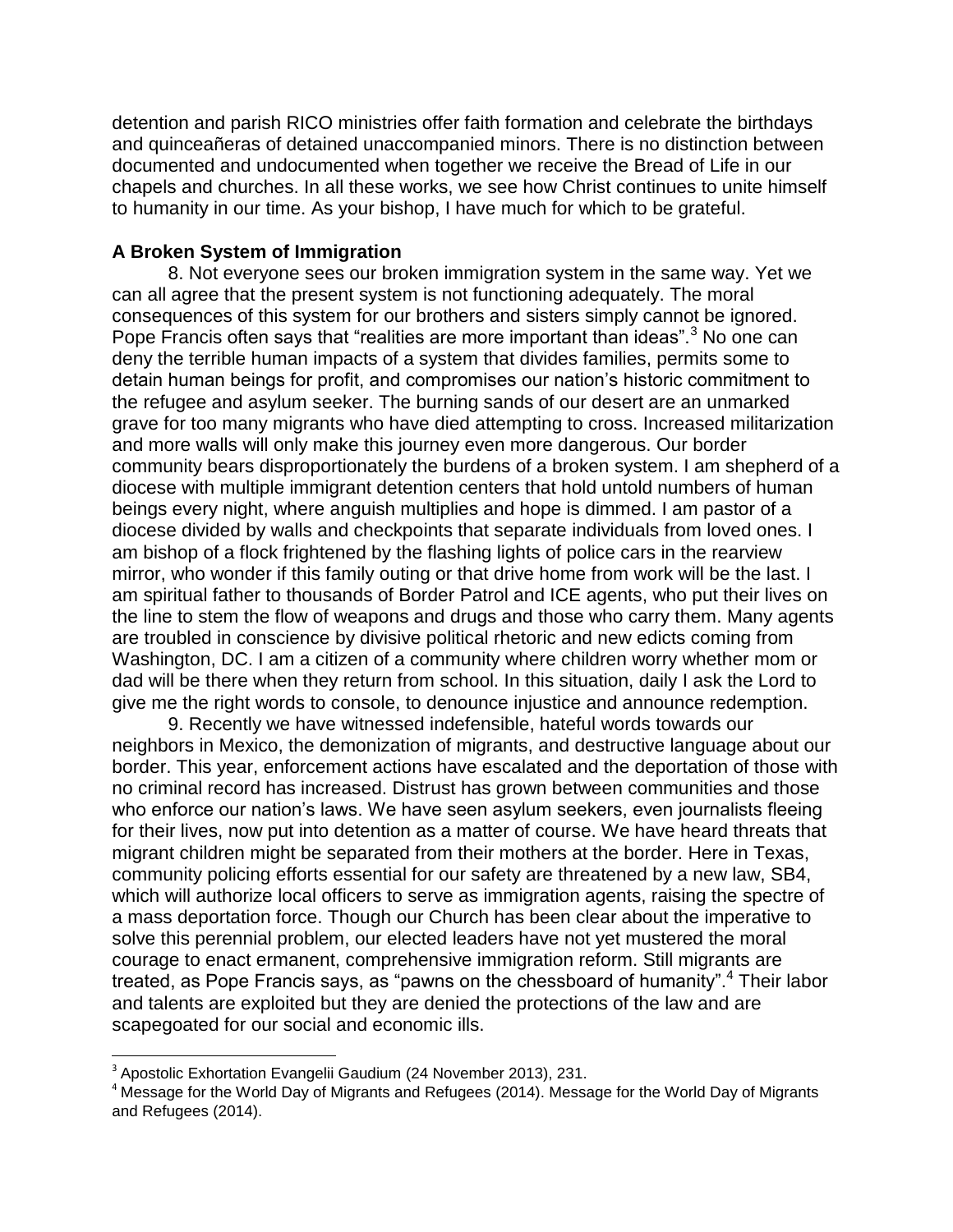### **Confronting Our Reality The Teaching of the Church on Migration**

10. Who can forget the moving visit of Pope Francis to the Rio Grande last year? I remember the faces of the many migrants, survivors of violence, workers and unaccompanied minors -- our "Pope Francis V.I.P.'s" -- who greeted the Holy Father in the name of El Paso community, and indeed the entire United States, as he approached the Rio Grande. I cannot but think that theirs were the faces of the American dream, signed with struggle but pregnant with hope. The haunting chant of the Requiem aeternam, the Church's prayer for the dead, sung by the choir as the pope approached the border fence to pray for those who died in the desert, never to realize their earthly dreams, should sear our memory. His plea for an end to the tragedy of forced migration was clear - "No more death! No more exploitation!"<sup>5</sup>

11. Pope Francis expressed the Church's entire teaching on migration in that moment on the Rio Grande: encounter, conversion and compassion. This teaching rests on ancient foundations. The Old Testament is clear: "You shall treat the alien who resides with you no differently than the natives born among you; you shall love the alien as yourself; for you too were once aliens in the land of Egypt" (Lev. 19:34). Jesus himself was a refugee on the flight into Egypt (cf. Mt. 2:13-23). We know that God stands on the side of migrants, and "is not ashamed to be called their God, for he has prepared a city for them" (Heb. 11:16). Every human being bears within him or her the image of God, which confers upon us a dignity higher than any passport or immigration status. On account of this dignity, the Church has long recognized the first right of persons not to migrate, but to stay in their community of origin. But when that has become impossible, the Church also recognizes the right to migrate.6 While countries have a duty to ensure that immigration is orderly and safe, this responsibility can never serve as a pretext to build walls and shut the door to migrants and refugees.

12. Law should be at the service of human beings and should ensure the sanctity of all life. Laws that do not respect human dignity and ensure due process must be changed. While respect for the rule of law is essential, we recognize that our true "citizen-ship is in heaven" (Phil. 3:20), and so we judge earthly law, includ-ing our immigration laws, according to a higher criterion. As Martin Luther King, Jr. wrote from the Birmingham jail, quoting St. Thomas Aquinas, "an unjust law is a human law that is not rooted in eternal law and natural law."<sup>6</sup> We must also beware of those "doctors of the law", the scribes and Pharisees of our day, who self-righteously hold others to a standard they would never apply to themselves. They attempt to enforce minutiae of the law meanwhile ignoring the unbearable burdens they are laying on children and families (cf. Matt. 23: 1-23).

# **The Need for Comprehensive Immigration Reform**

 $\overline{\phantom{a}}$ 

13. Building walls, deploying a mass deportation force and militarizing our border are not long-term solutions to the challenges of migration. Only comprehensive

<sup>&</sup>lt;sup>5</sup> Homily at Mass at Ciudad Juárez Fairgrounds (17 February 2016). Homily at Mass at Ciudad Juárez Fairgrounds (17 February 2016).

<sup>&</sup>lt;sup>6</sup> I Have a Dream: Writings and Speeches that Changed the World. Ed. James M. Washington (San Francisco: Harper Collins, 1992), 89.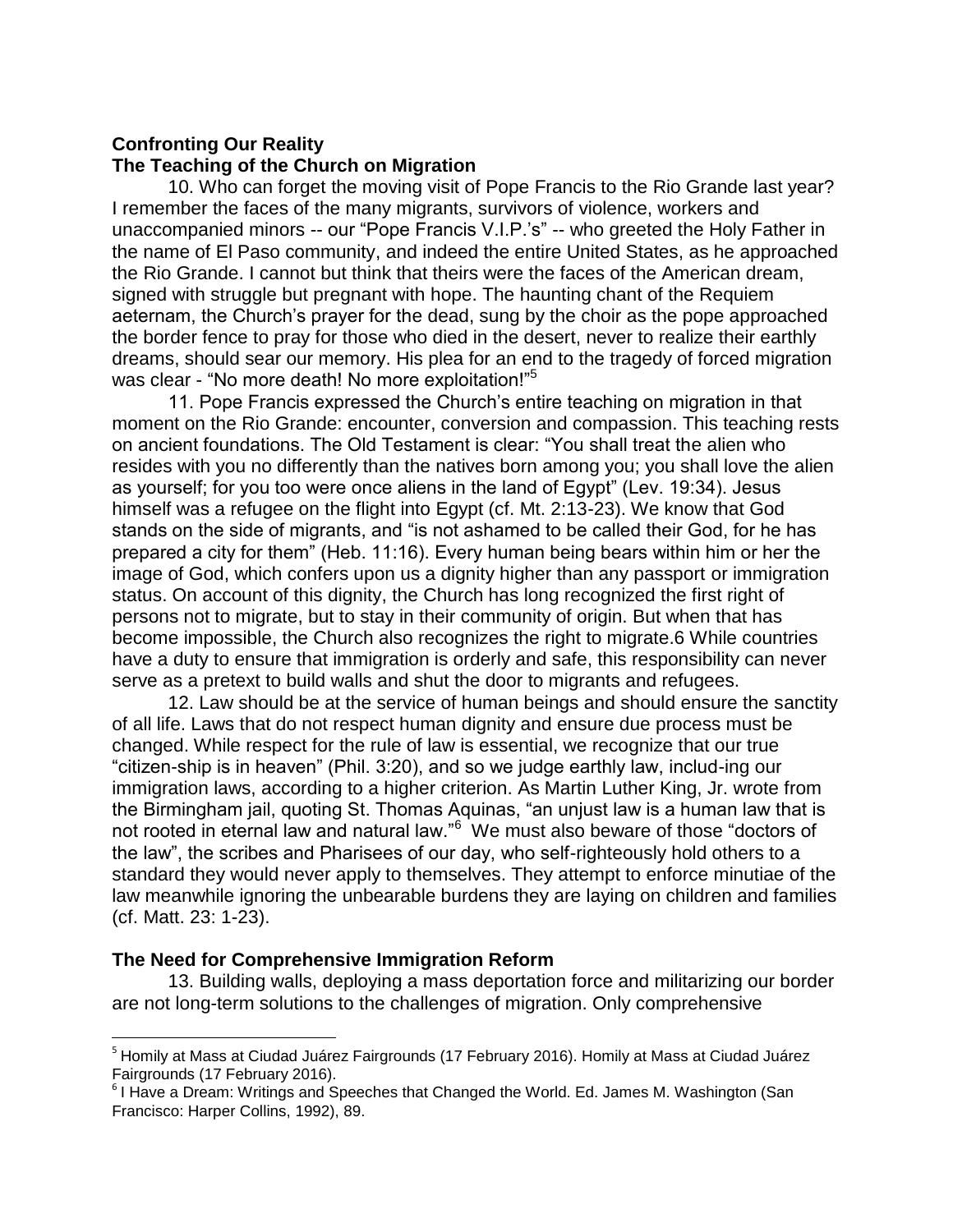immigration reform will bring lasting solutions. In our country, the United States Conference of Bishops has been the most consistent advocate for migrants and for comprehensive immigration reform, with its work deeply rooted in biblical teaching and the papal magisterium, including the teaching of popes Francis, Benedict XVI and John Paul II. Comprehensive immigration reform should include the following:

• Nations that enjoy the peace, prosperity and security that we do must ensure that there are sufficient legal avenues for migrants workers and their families, who fill important roles in our economy, to migrate in a safe and orderly way.

• Reforming our immigration system means putting families first. We should end deportation practices that separate families and adopt a system that prioritizes family unity. It can currently take decades for families to be reunited through today's burdensome and expensive system.

• As a country, we are involved in the drivers of migration, through things like unfair trade policies, our addiction to drugs and even climate change. Lawmakers should address the root causes of migration and promote sustainable economic development abroad, which will allow our brothers and sisters to remain in their home countries and support themselves and their families in safety.

• Comprehensive immigration reform will provide security while still allowing for the orderly entry of people into our country, especially those fleeing for their lives. As millions are brought out of the shadows and given the chance to regularize their situation, law enforcement officials will be able to focus on those who are truly a threat to our communities.

14. We will never build a utopia in this broken world of ours. Guarding mere passing possessions is not our goal. We serve a God of abundance who provides for the needs of those who serve Him with charity and generosity. We trust that God did not create a world without room for all at the banquet of life. By remembering our ultimate destiny and trusting in He who accompanies us we can recognize that our generous service here prepares us for the Kingdom to come.

# **The Power of "Encuentro"**

15. While the teaching of the Church on migration is rich and persuasive, sometimes nothing can substitute for personal experience. I remember that as a parish priest, I would often travel to Honduras to minister to a sister parish there. The extreme poverty in which the people lived was like nothing we in this country could imagine and the violence was pervasive. There I met a committed member of the parish, Delia, a mother of five girls and a boy, a beautiful but very poor family. Her 16-year-old daughter, Irma, would beg me to bring her to the United States. One day, the daughter decided to make the journey on her own. She ended up in a detention center in South Texas.

Years later, her younger sister, Aura, also made the difficult decision to come. I received a phone call telling me that Aura, just 24-years-old, was in detention in El Paso. She had crossed the bridge from Ciudad Juárez. She was alive, thank God, but she didn't survive the trip without serious physical and psychological wounds. Aura had been forced into slavery by a gang in Honduras, made to suffer unspeakable cruelty.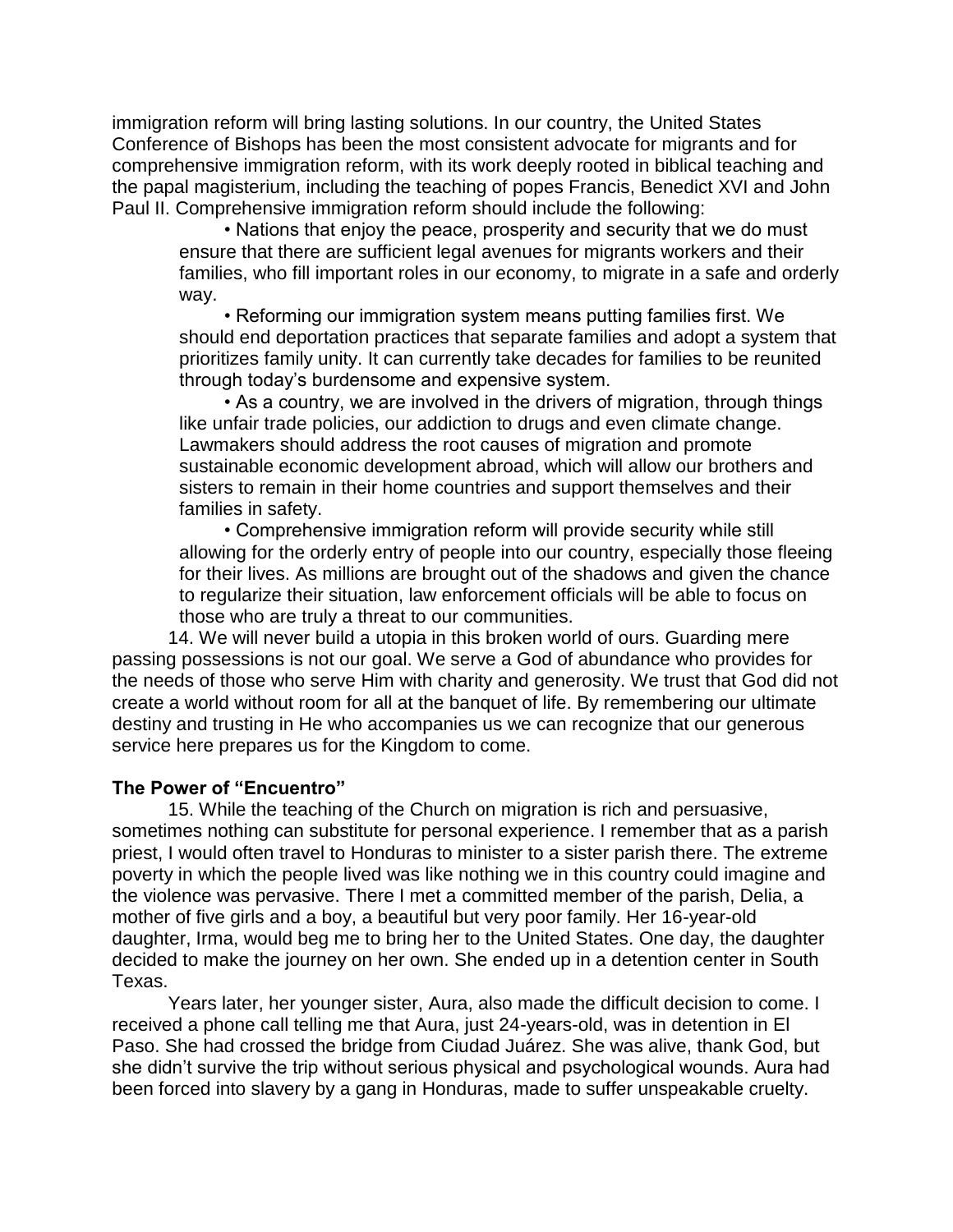She had to choose between continued enslavement and leaving her sick mother. When she made the agonizing decision to flee, she was kept locked in a compartment under a bus, forced to inhale toxic fumes for hours on end. She escaped and made it through the nightmare of the desert all the way to our border. But after escaping from criminals, here in the land where she hoped she would be safe she was treated like a criminal, put behind bars in immigrant detention. Sadly, Aura isn't alone in her experience. We who minister along the border know the stories of the those who continue to come fleeing violence, hunger and countries destabilized in no small part because of our insatiable appetite for drugs. For some, deportation back to those situations may even be a death sentence. We will fix our broken immigration system the day we stop seeing people like Aura with fear and with stony hearts.

16. I remember, too, the faces of those who bravely told their migration stories in our Cathedral during our Witness to Dignity & Solidarity, held together with our civic and interfaith community earlier this year. We heard the voices of Dreamers, asylum seekers and migrant families. I remember Rosa, a mother of three children and grandmother of four, who crossed the border without documents nearly 30 years ago. Rosa is a pillar of the Segundo Barrio neighborhood and as well as an untiring volunteer at our Sacred Heart Parish. Because Rosa's husband was deported a long time ago, she faced the challenge of raising a family on her own, working long days cleaning homes and caring for those with disabilities. She has raised a strong and beautiful family. Her daughter Rosa is a committed teacher in our public schools and her son Jesus is a hardworking engineer. Who can deny that our community would be diminished without the faith, hard work and contributions of Rosa and her family?

17. These moments of encounter with our migrant brothers and sisters can be occasions for conversion. More and more people go about their daily lives today as if God did not exist. This growing indifference towards God seems to exist side by side with a growing coldness towards the poor and suffering, as if they did not exist. In times of anguish and confusion we ask- where is God? But the Gospel teaches us that we will find Him among the poor and excluded, in their "struggle for survival" which "contains within it a profound understanding of life which often includes a deep religious sense."<sup>7</sup> As our Holy Father says, the poor "have much to teach us. We need to let ourselves be evangelized by them."<sup>8</sup> Apostolic Exhortation Evangelii Gaudium (24 November 2013), 72.9 Ibid. 198.flee, she was kept locked in a compartment under a bus, forced to inhale toxic fumes for hours on end. She escaped and made it through the nightmare of the desert all the way to our border. But after escaping from criminals, here in the land where she hoped she would be safe she was treated like a criminal, put behind bars in immigrant detention.Sadly, Aura isn't alone in her experience. We who minister along the border know the stories of the those who continue to come fleeing violence, hunger and countries destabilized in no small part because of our insatiable appetite for drugs. For some, deportation back to those situations may even be a death sentence. We will fix our broken immigration system the day we stop seeing people like Aura with fear and with stony hearts.

Migrants are prophetic in their lived testimony to values increasingly sidelined in today's culture: faith, life and family. And they wake us from our indifference, opening our eyes

l

 $7$ Apostolic Exhortation Evangelii Gaudium (24 November 2013), 72.

 $<sup>8</sup>$  Ibid. 198</sup>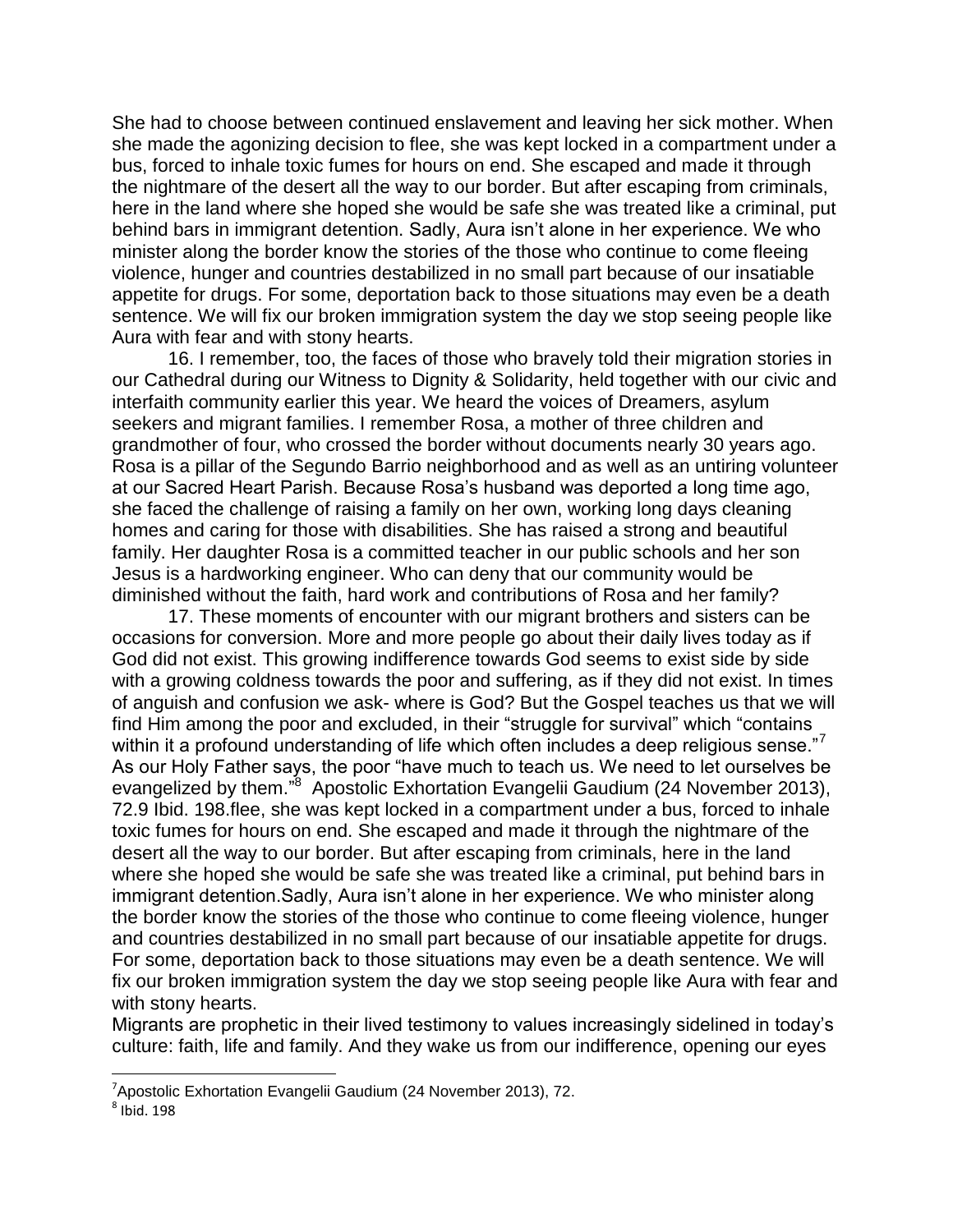to the injustices of globalization and "an economy of exclusion and inequality." $^9\,$  I am convinced that the depth of faith of our people and the vitality of our parishes are owed in no small part to our community's generosity in welcoming the stranger and the option we make for the poor.

18. There may be those who question whether in these reflections I am not substituting politics for the teaching of the Church. I answer that as a pastor my duty is to the Gospel of Jesus Christ. Our migrant brothers and sisters, those who worship in our churches, minister in our parishes, study in our schools, labor in the fields, serve in our armed forces ... each of them today is living in a desert of anxiety and isolation. For many of those who continue to come to our border, they are not just seeking a better life, but life itself. Our Christian community is called to journey with them in their anxiety and pain on the road to liberation, away from sorrow and mourning and on the road to a future of joy and gladness. God wishes to save his people today, by making a new history. We are called to action!

# **Transforming Our Reality**

19. We must continue to show compassion and attend to the material and spiritual needs of the tens of thousands of undocumented migrants in our diocese and to those who continue to arrive at our border. Our solidarity must be effective. In order to examine the question of migration in the light of a changing political climate and to assist me in discerning a path forward for our diocese towards deeper solidarity, I am establishing a Diocesan Commission on Migration. We know that as a Church we "cannot and must not remain on the sidelines in the fight for justice."<sup>10</sup> This pastoral letter is an important milestone in that work, but I hope it is just a beginning of a deeper solidarity with the poor and excluded.

20. To Our Migrant Brothers and Sisters, We Stand With You! As your bishop, I pledge my commitment to stand with you in this time of anxiety and fear. I promise to hear you, celebrate with you, break bread with you, pray with you and weep with you. You possess a dignity that no earthly law or court can take away. Your families enrich our community and strengthen our parishes. Your perseverance, dedication and enthusiasm for a better future renew our hope. In this time of trial, remember that our one hope is Christ, whose grace is sufficient for us and whose power is perfected in weakness (cf. 2 Cor. 12:9). Know that the Church of El Paso is with you, defends and affirms your human dignity, and advocates for your rights. As one example of this commitment, I am establishing a new Soñador Fund to offer financial assistance to children of our migrant families to attend our Catholic schools. I will begin this new scholarship fund with a personal contribution. Historically, Catholic education has been one of the most effective means of empowering migrants and helping them to integrate into our community and country. Catholic schools in the Diocese of El Paso have transformed lives and I am committed to growing this legacy. I invite those with means to assist me in increasing this vital support for our children.

21. To Our Priests and Parishes, Advocate for Migrants! Our parishes should be places where migrants are welcomed and strengthened in their faith. Our faith community is also called to announce the Good News of the Kingdom, shaping the

l

 $<sup>9</sup>$  Ibid. 53.</sup>

<sup>&</sup>lt;sup>10</sup> BENEDICT XVI, Encyclical Letter Deus Caritas Est (25 December 2005), 28.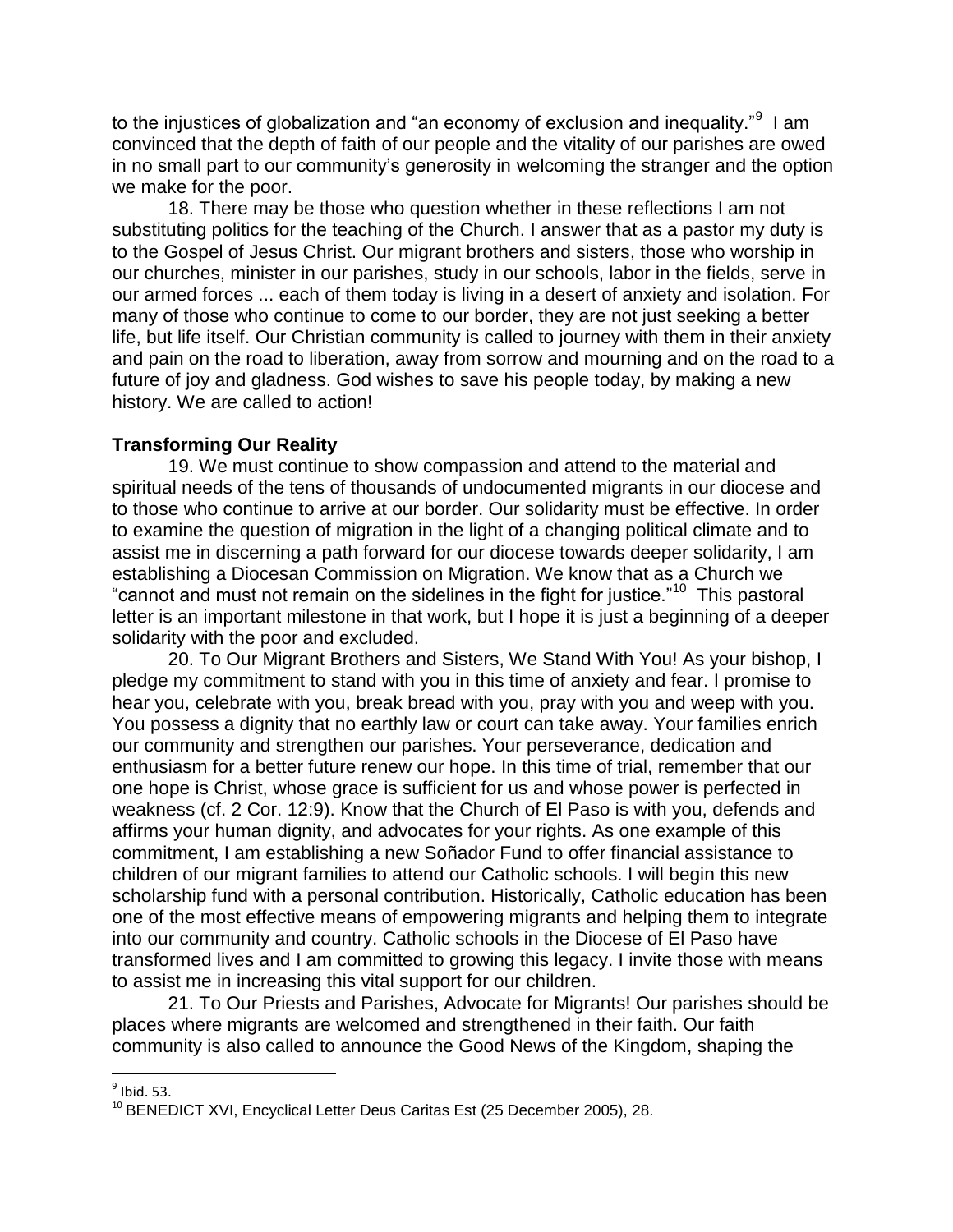terms of public debate for a more just society and witnessing to the values of mercy, justice and truth. Our parishes should be hubs of prayer, study and dialogue, where Catholics can get involved in the work of building a more humane border through education and advocacy. We must continue to denounce the evil of family separation, the militarization of our border communities, for-profit immigrant detention, the mistreatment of asylum seekers and the disparagement of our Muslim brothers and sisters. We must address the plague of substance abuse afflicting our people, the confusion and depression that push our children to drugs, and the drug trafficking destabilizing Mexico and Central America, driving migration to our border. We must confront the injustice of a global economy of exclusion that forces maquila workers in Ciudad Juárez to earn among the lowest factory wages in Mexico. We must work to overcome the polarization tearing our communities apart. The Commission on Migration will work with parishes to intensify our advocacy, particularly through the U.S. Conference of Catholic Bishops' Justice for Immigrants Campaign. An intensive formation program will be offered through Tepeyac Institute to develop leaders to serve as members of parish advocacy and rapid response teams for families affected by deportation or detention. Together with our neighbors and other faith groups, we must engage our elected leaders as well as the leaders of local law enforcement and immigration enforcement agencies to promote the common good.

22.To Our Faithful, Get Engaged Locally! I call on the faithful to get even more deeply involved in the many works of charity and justice undertaken daily on behalf of migrants within our diocese. The work of Annunciation House and the efforts of Diocesan Migrant & Refugee Services are a source of pride for our community. I also commend the work of the Casa del Migrante in Ciudad Juárez, which shelters and feeds those newly arriving to our border and those who have been deported. Many of our local community organizations have been supported by the Catholic Campaign for Human Development and have proven themselves to be effective advocates for human dignity and the rights of migrants. Everyday our parishes provide support and spiritual nourishment to migrants in ways that often go unnoticed. All of us can assist in this great work by getting involved as volunteers and through our support.

23. To Law Enforcement and Immigration Enforcement Agents, Thank You! Know that your dedication and bravery in serving our community and protecting our country are appreciated. Local law enforcement representatives have taken important stands in prioritizing community policing and limiting participation in immigration enforcement. Even in the face of SB4, I hope the positive gains of local law enforcement in engaging migrant communities will not be lost. Those who administer our nation's immigration laws daily face difficult and sometimes dangerous situations. I appeal to you, do not ignore the obligations of conscience! Treat all you encounter with dignity and respect and with the American values of fairness and justice. To agents who work in the field, remember that those who you encounter in your work are your brothers and sisters, children of God. No human being is illegal! I promise to pray for your daily safe return to your homes and families. To those in leadership in Border Patrol and U.S. Immigration and Customs Enforcement, I appeal to your dedication to the noble ideals in the Constitution of equal treatment under the law and due process. While I would not offer false expectations of protection to those without legal immigration status, it is my pastoral duty to ensure that our churches and Catholic schools remain places of unity,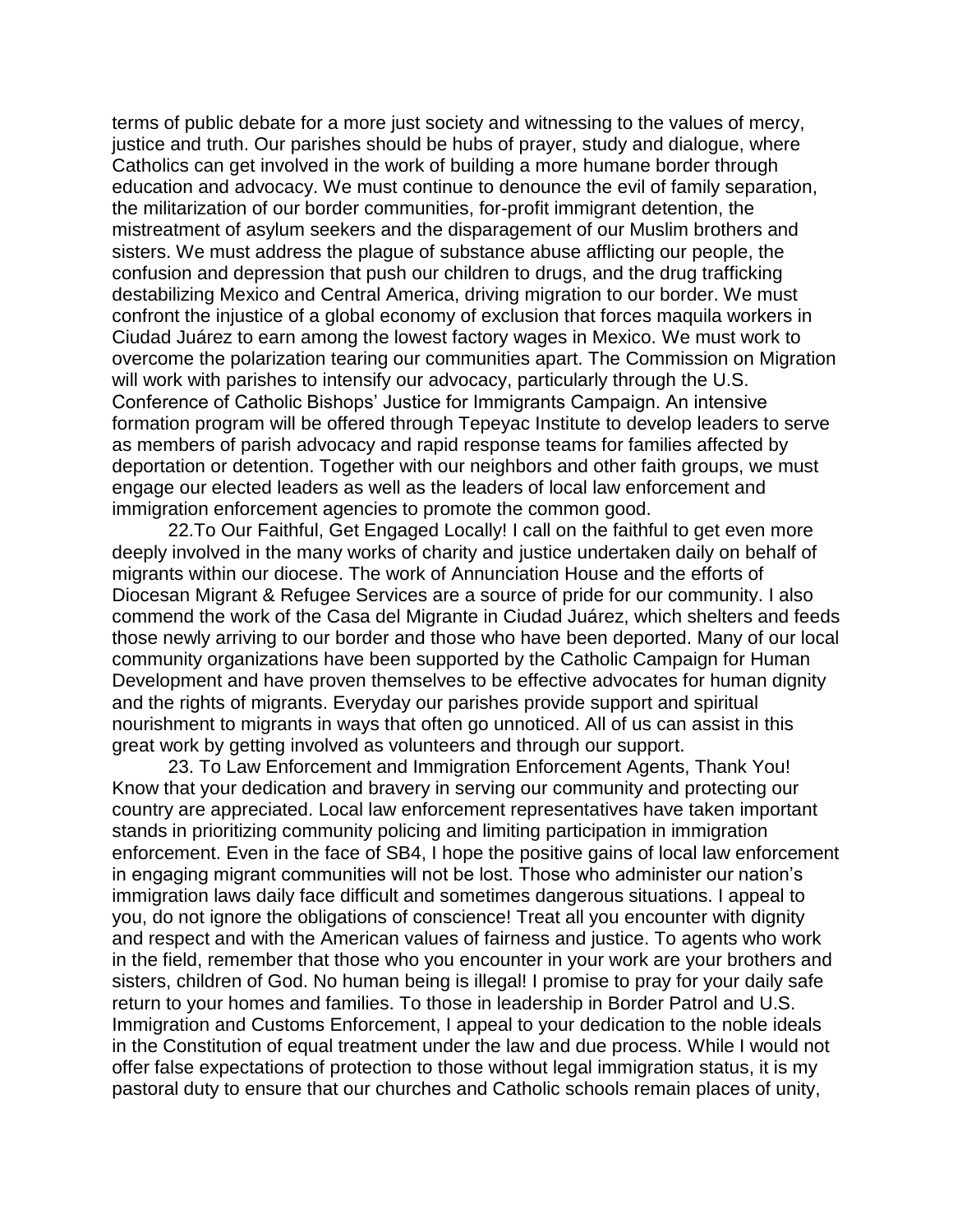hospitality and reverence. Thus, I have instructed our diocesan counsel to send a memorandum to pastors and Catholic school principals indicating to them that agents of U.S. Immigration and Customs Enforcement and Border Patrol are to be respectfully told that they are not to enter church premises to execute enforcement actions without a warrant signed by a judge if there is not a situation of imminent danger. I count on your goodwill in maintaining respect for sensitive locations like places of worship, hospitals and schools and in preserving public order. I promise my collaboration and sincere wishes for a continued productive relationship and exchange of viewpoints on behalf of the common good of this community.

24.To Our Community Leaders, We Pledge to Work With You! El Paso is blessed with many advocates who work everyday to build a better border community. To our elected leaders, we promise to collaborate with you in building a society where the rights of every human person are respected and to support you in taking courageous stances on behalf of the common good and in defense of the poor. To our teachers, we thank you for making classrooms places where all our children feel safe and supported. To those in the media, I thank you for conveying truthful and critical information to the community. To the many borderland ecumenical and interfaith leaders, I am proud of our common witness to the power of faith to move hearts to justice and I look forward to working with you to advance the core commitments of our faith traditions to hospitality and welcoming the stranger.

25.To Those Outside Our Border Community, Come and See! The portrait of our border depicted in the media and promoted by those in faraway capitals is often inaccurate and driven more by private interest than interest in the truth. Our border is beautiful, rich in history and culture, faith and natural wonder. This is a place where people of many cultures, languages and nationalities coexist and thrive. I invite young people, volunteers, attorneys and other professionals to spend time with us in service opportunities available through our many church and community organizations. I ask lawmakers and policymakers in other parts of the country to end the demonization of our border, our border residents and migrants. Migrants and migration are not problems to be solved, but are rather "a great resource for humanity's development."<sup>11</sup> The voice of border communities must be taken into consideration in the shaping of border enforcement policies and in debates on immigration reform. Let us reject a mindset of hostility and work together in generous cooperation for the common good.

### **Conclusion**

 $\overline{\phantom{a}}$ 

26.We belong to "a Church without frontiers, a Church which considers herself mother to all."13 Every year, the faithful of Ciudad Juárez, Las Cruces and El Paso come together to celebrate the Border Mass. We find ourselves divided by a fence or a river, by an economy of exclusion or unjust migration policies. Yet, even in the midst of all that divides us, the Border Mass is a joyful reminder that the Eucharistic Christ is building a New Humanity, leading all of us together to the New Jerusalem. Our Lady of Guadalupe inspires in us a vision of the Americas as a great Temple for God's people, where the ransomed of the LORD shall enter Zion singing, crowned with everlasting joy. May these bonds of charity continue to grow and inflame our hearts. May we take up new and prophetic actions to bring about the Kingdom of justice, truth and reconciliation

 $11$  BENEDICT XVI, Address, Angelus (14 January 2007).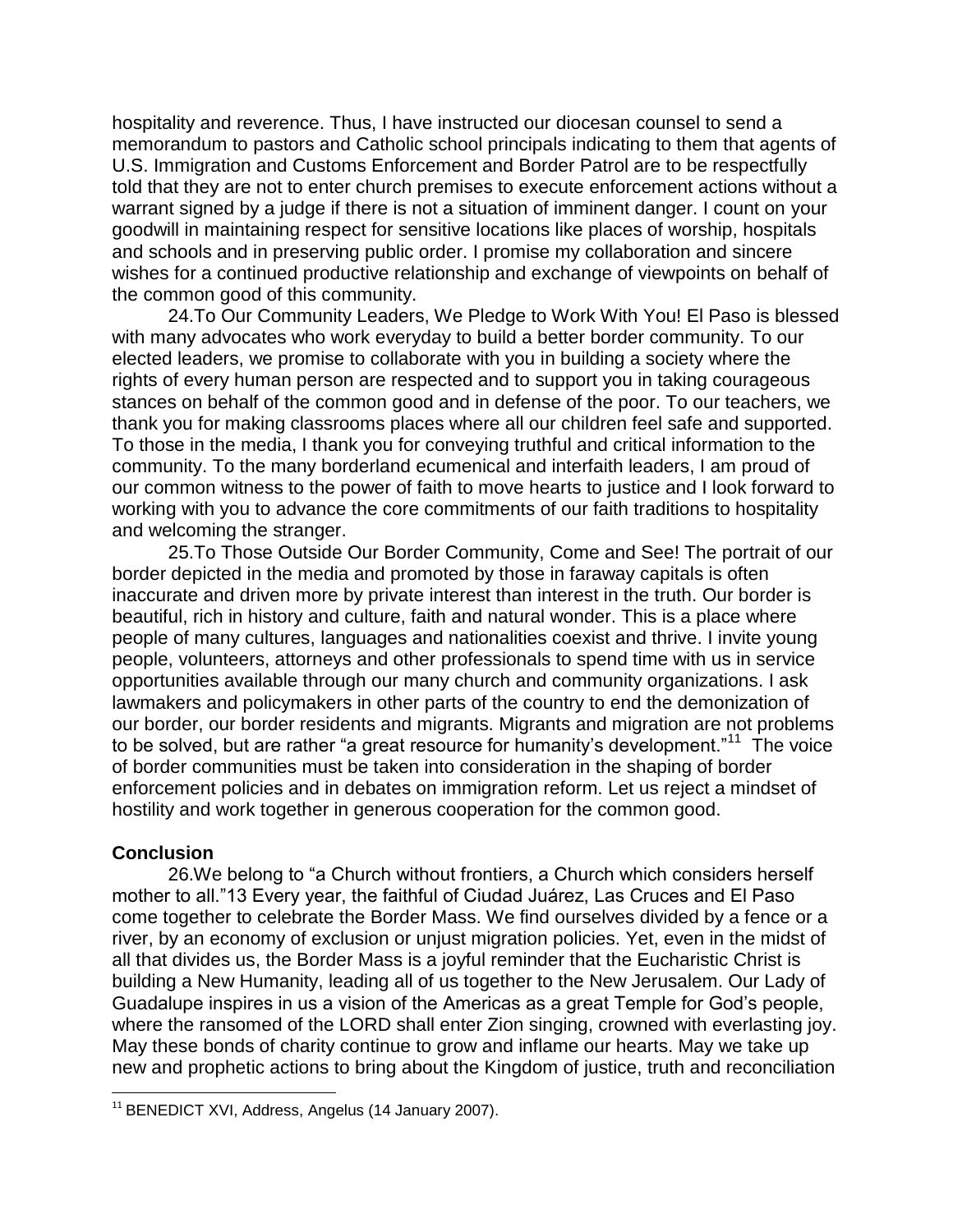in order to transform this desert, so that the burning sands will become pools, and the thirsty ground, springs of water. 26.We belong to "a Church without frontiers, a Church which considers herself mother to all."<sup>12</sup> Every year, the faithful of Ciudad Juárez, Las Cruces and El Paso come together to celebrate the Border Mass. We find ourselves divided by a fence or a river, by an economy of exclusion or unjust migration policies. Yet, even in the midst of all that divides us, the Border Mass is a joyful reminder that the Eucharistic Christ is building a New Humanity, leading all of us together to the New Jerusalem. Our Lady of Guadalupe inspires in us a vision of the Americas as a great Temple for God's people, where the ransomed of the LORD shall enter Zion singing, crowned with everlasting joy. May these bonds of charity continue to grow and inflame our hearts. May we take up new and prophetic actions to bring about the Kingdom of justice, truth and reconciliation in order to transform this desert, so that the burning sands will become pools, and the thirsty ground, springs of water.

### **Links**

Pax Christi International <http://www.paxchristi.net/>

Pax Christi U.S.A. [http://www.paxchristiusa.org](http://www.paxchristiusa.org/)

Pax Christi Texas [http://www.paxchristitexas.org](http://www.paxchristitexas.org/)

Pax Christi Dallas [http://www.Paxchristidallastx.org](http://www.paxchristidallastx.org/)

Pax Christi San Antonio [http://www.paxchristisa.org](http://www.paxchristisa.org/)

Marianist Social Justice Collaborative [www.msjc.net](http://www.msjc.net/)

Sisters of Charity of the Incarnate Word, International JPIC Committee <http://saccvi.blogspot.com/>

San Antonio Peace Center [http://www.sanantoniopeace.center](http://www.sanantoniopeace.center/)

Interfaith Radio, (*Interfaith Voices*) <http://www.interfaithradio.org/>

 $\overline{\phantom{a}}$ <sup>12</sup> FRANCIS, Apostolic Exhortation Evangelii Gaudium (24 November 2013), 210.